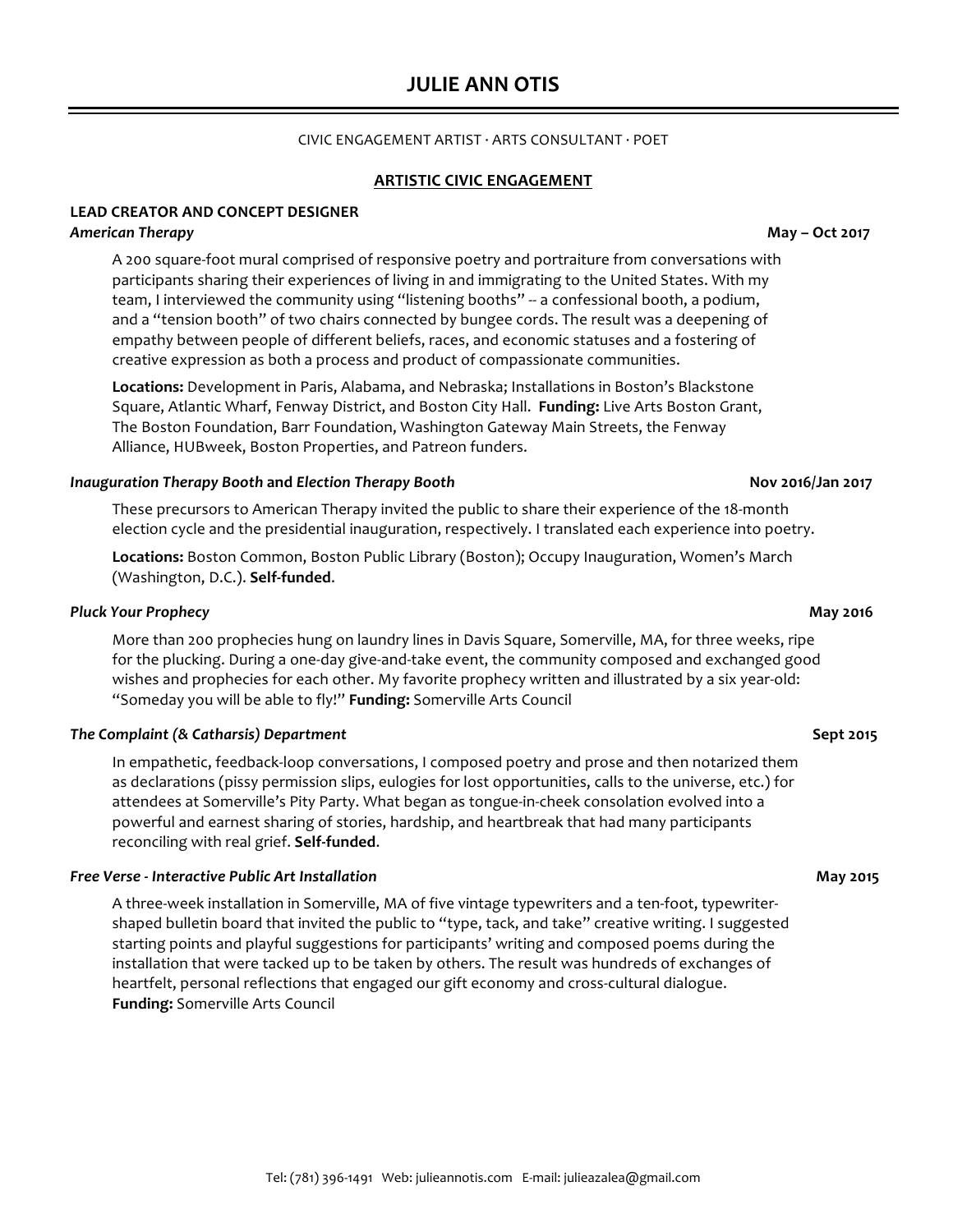# **PERFORMANCES & EXHIBITIONS**

| <b>INTERNATIONAL FESTIVAL OF POETRY LOS CONFINES</b>                                                                                    | Gracias, Lempira, Honduras    |
|-----------------------------------------------------------------------------------------------------------------------------------------|-------------------------------|
| elastic communion - Spoken word performance                                                                                             | 2018                          |
| <b>Bloc Cafe &amp; Cambridge YWCA</b>                                                                                                   | Somerville and Cambridge, MA  |
| Miraculous Invisible - Photo-poetry Exhibit                                                                                             | 2017-2018                     |
| The Art Farm                                                                                                                            | Marquette, NE                 |
| Answering Mara - Mixed Media Poetry Installation                                                                                        | 2014                          |
| Institute of Contemporary Art                                                                                                           | Boston, MA                    |
| Poets in Ekphrasis - Spoken Word Performance                                                                                            | 2016                          |
| <b>Aeronaut Brewery</b><br>Three Track Mind - Performance art combining<br>live-time projected poetry, liquid art, and electronic music | Somerville, MA<br>2015        |
| <b>Boston City Hall</b>                                                                                                                 | Boston, MA                    |
| Mayor's Poetry Exhibition                                                                                                               | 2013 & 2015                   |
| The Bridge Sound & Stage                                                                                                                | Cambridge, MA                 |
| Sermons of the Real - Live Album Recording                                                                                              | 2014                          |
| <b>RESIDENCIES &amp; AWARDS</b>                                                                                                         |                               |
| <b>BARRE CENTER FOR BUDDHIST STUDIES</b>                                                                                                | Barre, MA                     |
| Artist Cohort - Dharma and Art: A Practice of Investigating Perception                                                                  | 2018-2019                     |
| <b>SOMERVILLE ARTS COUNCIL</b>                                                                                                          | Somerville, MA                |
| Artistic Fellow of Interdisciplinary Arts                                                                                               | 2015                          |
| THE ART FARM                                                                                                                            | <b>Marquette, NE</b>          |
| Artist Residency                                                                                                                        | 2015 & 2017                   |
| <b>NOEPE INSTITUTE FOR LITERARY ARTS</b>                                                                                                | Martha's Vineyard, MA         |
| Writer's Residency                                                                                                                      | 2014                          |
| <b>MARTHA'S VINEYARD CREATIVE WRITING INSTITUTE</b>                                                                                     | Martha's Vineyard, MA         |
| Writer's Residency                                                                                                                      | 2014                          |
| <b>OPUS AFFAIR</b>                                                                                                                      | Boston, MA                    |
| Artist of the Year Award                                                                                                                | 2014                          |
| <b>WORKSHOPS &amp; PANELS</b>                                                                                                           |                               |
| <b>GOOGLE</b>                                                                                                                           | Cambridge, MA                 |
| Workshop Instructor, Allowing Your Most Awesome Life                                                                                    | 2018                          |
| <b>WOMEN'S WRITING COLLECTIVE</b>                                                                                                       | Multiple Locations, NH and MA |
| Retreat Facilitator and Teacher, Opening Sense Doors to Creative Flow                                                                   | 2014-2017                     |
| ARTS AND BUSINESS COUNCIL OF GREATER BOSTON                                                                                             | Boston, MA                    |
| Workshop Instructor, Artistic Dharma                                                                                                    | 2015                          |
| <b>THEATRE COMMUNICATIONS GROUP</b>                                                                                                     | Dallas, TX                    |
| Lead Panelist, The Artist/Administrator Model                                                                                           | 2013                          |
| <b>BOSTON CENTER FOR THE ARTS</b>                                                                                                       | Boston, MA                    |
| Panelist, Creating Work/Life Balance in the Arts                                                                                        | 2011                          |
|                                                                                                                                         |                               |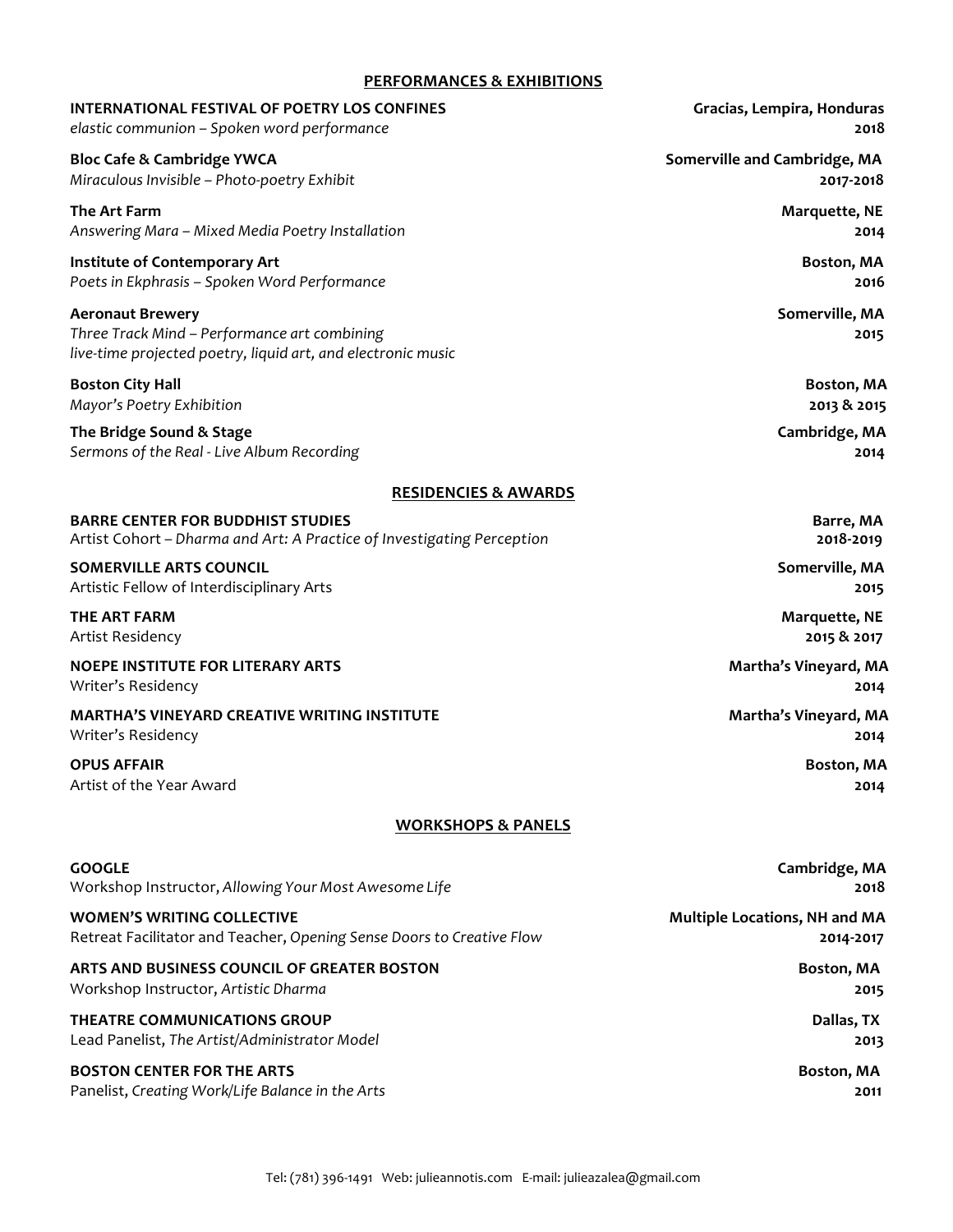# **ARTS CONSULTING & ADMINISTRATION**

| <b>MOBIUS</b>                                                                                                                                                                                                                                                                                                     | Boston, MA     |
|-------------------------------------------------------------------------------------------------------------------------------------------------------------------------------------------------------------------------------------------------------------------------------------------------------------------|----------------|
| <b>Mediation</b>                                                                                                                                                                                                                                                                                                  | 2018           |
| • Facilitated membership meeting to heal from a past conflict and build resiliency                                                                                                                                                                                                                                |                |
| ARTS AND BUSINESS COUNCIL, CREATIVE ENTREPRENEURIAL FELLOWSHIP PROGRAM                                                                                                                                                                                                                                            | Boston, MA     |
| <b>Entrepreneurial and Business Development Coaching</b>                                                                                                                                                                                                                                                          | 2014-2017      |
| • Strengthened individualized marketing, price-setting, and community-building strategies<br>· Identified individual artists' entrepreneurial mission, vision, infrastructure, and obstacles                                                                                                                      |                |
| <b>INDEPENDENT FILM FESTIVAL BOSTON</b>                                                                                                                                                                                                                                                                           | Boston, MA     |
| <b>Organizational and Fundraising Consulting</b>                                                                                                                                                                                                                                                                  | 2014-2017      |
| . Developed first matching gift campaign resulting in \$33,000 in individual gifts<br>. Received first-time funding of \$50,000 from the State and \$5,000 from the Boston Globe<br>. On-boarded two new board members and two full-time staff                                                                    |                |
| <b>LIARS AND BELIEVERS THEATER</b>                                                                                                                                                                                                                                                                                | Cambridge, MA  |
| <b>Executive Coaching, Organizational and Fundraising Consulting</b>                                                                                                                                                                                                                                              | 2014-2016      |
| • Secured \$15,000 in new funding from CAC, MCC, BCC, and Kahn Family Foundation<br>. Designed board stewardship, major donor cultivation, and annual appeal strategies                                                                                                                                           |                |
| <b>SURVIVOR THEATER PROJECT</b>                                                                                                                                                                                                                                                                                   | Cambridge, MA  |
| <b>Organizational Consulting</b>                                                                                                                                                                                                                                                                                  | 2015           |
| • Facilitated Board retreat to create new strategic plan focused on increased inclusion and<br>fiscal growth while transitioning executive leadership<br>• Sufficiency-based coaching in board development, budgeting, and fundraising                                                                            |                |
| <b>MASSACHUSETTS PRODUCTION COALITION</b>                                                                                                                                                                                                                                                                         | Boston, MA     |
| <b>Executive Coaching and Board Development</b>                                                                                                                                                                                                                                                                   | 2015           |
| • Led Board trainings in stewardship and solicitation focused on increasing corporate membership                                                                                                                                                                                                                  |                |
| <b>ARTSEMERSON</b>                                                                                                                                                                                                                                                                                                | Boston, MA     |
| <b>Fundraising Consulting</b>                                                                                                                                                                                                                                                                                     | 2014           |
| SUSAN HACKLEY, DIRECTOR, PROGRAM ON NEGOTIATION, HARVARD UNIVERSITY                                                                                                                                                                                                                                               | Cambridge, MA  |
| Fundraising and Artistic Coaching, A Child's Guide to War documentary                                                                                                                                                                                                                                             | 2014           |
| <b>SPECTRUM MEDIA</b>                                                                                                                                                                                                                                                                                             | Somerville, MA |
| Executive and Fundraising Coaching, Fragile Island of Peace documentary                                                                                                                                                                                                                                           | 2014           |
| <b>SPEAKEASY STAGE COMPANY</b>                                                                                                                                                                                                                                                                                    | Boston, MA     |
| Director of Development, Education, and Outreach                                                                                                                                                                                                                                                                  | 2008-2013      |
| • Increased overall income from \$865,000 to \$1.3M, growing contributed income by 56%,<br>special events income by 118%, and gala attendance by 200%.<br>. Secured first multi-year grant and first-time funding from three grant-making organizations<br>• Cultivated 24 new Trustee and advisory board members |                |
| <b>BOSTON THEATRE WORKS</b>                                                                                                                                                                                                                                                                                       | Boston, MA     |
| <b>General Manager</b>                                                                                                                                                                                                                                                                                            | 2007-2008      |
| • Managed payroll, accounts payable & receivable, artist contracts, and annual tax review audit                                                                                                                                                                                                                   |                |
| <b>COLONIAL THEATER, OPERA HOUSE, CHARLES PLAYHOUSE, WILBUR THEATER</b>                                                                                                                                                                                                                                           | Boston, MA     |
| Front of House Manager / Assistant Theater Manager                                                                                                                                                                                                                                                                | 2002-2007      |